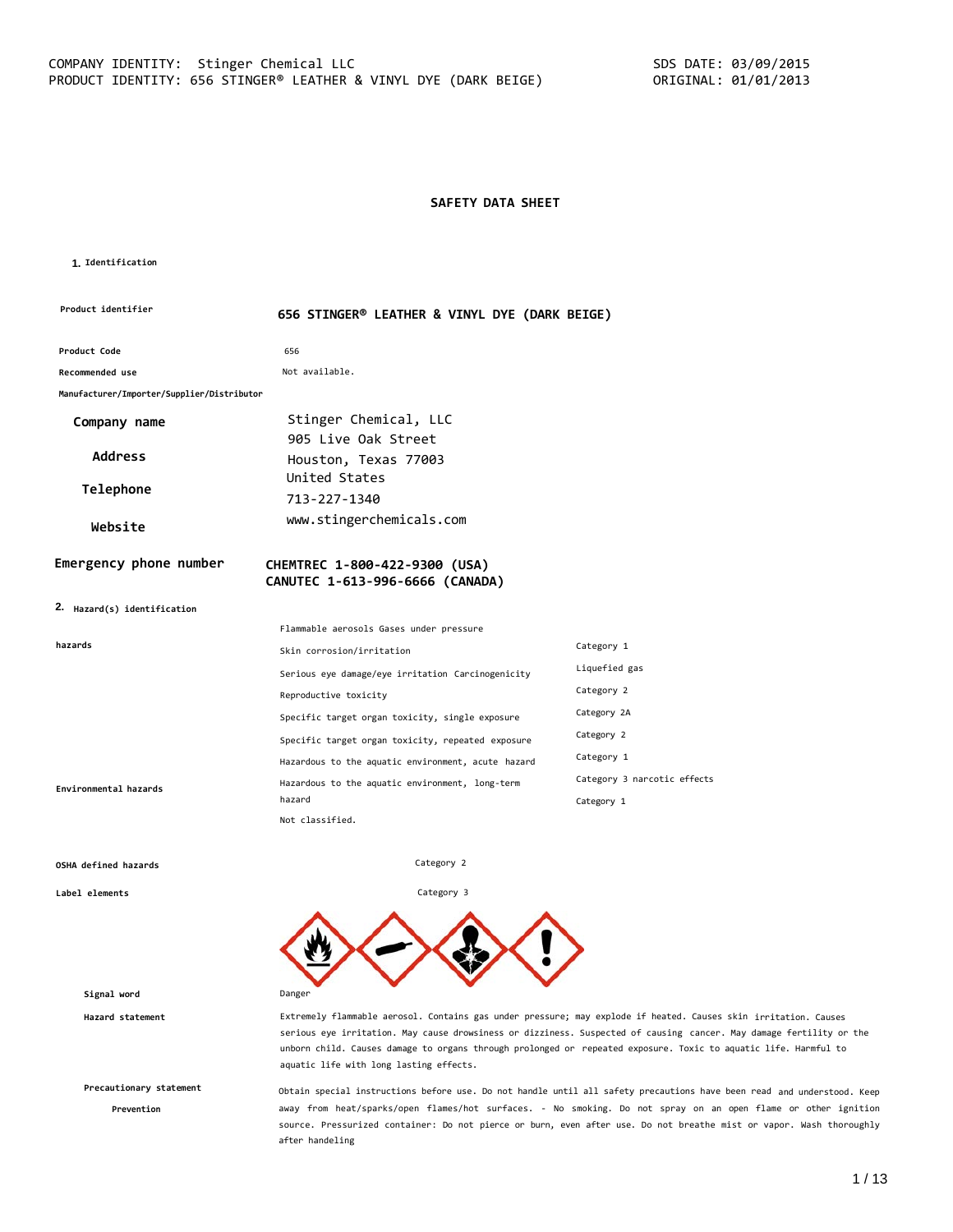| Response                                     | If on skin: Wash with plenty of water. If inhaled: Remove person to fresh air and keep comfortable for breathing. If<br>in eyes: Rinse cautiously with water for several minutes. Remove contact lenses, if present and easy to do. Continue<br>rinsing. If exposed or concerned: Get medical advice/attention. Call a poison center/doctor if you feel unwell. If<br>skin irritation occurs: Get medical advice/attention. If eye irritation persists: Get medical advice/attention. Take<br>off contaminated clothing and wash before reuse. |
|----------------------------------------------|------------------------------------------------------------------------------------------------------------------------------------------------------------------------------------------------------------------------------------------------------------------------------------------------------------------------------------------------------------------------------------------------------------------------------------------------------------------------------------------------------------------------------------------------|
| Storage                                      | Store in a well-ventilated place. Keep container tightly closed. Store locked up. Protect from sunlight. Store in<br>a well-ventilated place. Protect from sunlight. Do not expose to temperatures exceeding 50°C/122°F.                                                                                                                                                                                                                                                                                                                       |
| Disposal                                     | Dispose of contents/container in accordance with local/regional/national/international regulations.                                                                                                                                                                                                                                                                                                                                                                                                                                            |
| Hazard(s) not otherwise<br>classified (HNOC) | None known.                                                                                                                                                                                                                                                                                                                                                                                                                                                                                                                                    |
| Supplemental information                     | 43.59% of the mixture consists of component(s) of unknown acute hazards to the aquatic environment. 43.59% of the<br>mixture consists of component(s) of unknown long-term hazards to the aquatic environment.                                                                                                                                                                                                                                                                                                                                 |

# **3. Composition/information on ingredients**

| Chemical name                             | Common name and synonyms | CAS number       | $\%$                 |
|-------------------------------------------|--------------------------|------------------|----------------------|
| ACETONE<br>$N-$                           |                          | $67 - 64 - 1$    | 40 to <50            |
| <b>BUTANE</b>                             |                          | $106 - 97 - 8$   | $10$ to $< 20$       |
| PROPANE                                   |                          | 74-98-6          | 10 to <20            |
| <b>TOLUENE</b>                            |                          | $108 - 88 - 3$   | 10 to <20            |
| METHYL ETHYL KETONE                       |                          | $78 - 93 - 3$    | 1 to < 5             |
| PROPYLENE GLYCOL METHYL ETHER ACETATE     |                          | $108 - 65 - 6$   | $1$ to $\leq 5$      |
| TITANIUM DIOXIDE XYLENE                   |                          | $13463 - 67 - 7$ | 1 to <5              |
| 1-METHYL-2-PYRROLIDONE<br>BUTYL<br>BENZYL |                          | 1330-20-7        | 1 to < 5             |
| PHTHALATE ETHYLBENZENE                    |                          | 872-50-4         | $0.1$ to $\langle 1$ |
|                                           |                          | $85 - 68 - 7$    | $0.1$ to $\langle 1$ |
|                                           |                          | 100-41-4         | $0.1$ to $\langle 1$ |
| Other components below reportable levels  |                          |                  | $5$ to $<$ 10        |

\*Designates that a specific chemical identity and/or percentage of composition has been withheld as a trade secret.

**4. First-aid measures**

| Inhalation                             | Remove victim to fresh air and keep at rest in a position comfortable for breathing. Call a POISON CENTER or<br>doctor/physician if you feel unwell.                                                                                                                                                            |
|----------------------------------------|-----------------------------------------------------------------------------------------------------------------------------------------------------------------------------------------------------------------------------------------------------------------------------------------------------------------|
| Skin contact                           | No adverse effects due to skin contact are expected. Remove contaminated clothing. Wash with plenty of soap and<br>water. If skin irritation occurs: Get medical advice/attention. Wash contaminated clothing before reuse.                                                                                     |
| Eye contact                            | Immediately flush eyes with plenty of water for at least 15 minutes. Remove contact lenses, if present and easy to<br>do. Continue rinsing. Get medical attention if irritation develops and persists. No specific first aid measures<br>noted.                                                                 |
| Ingestion                              | Not likely, due to the form of the product. In the unlikely event of swallowing contact a physician or poison control<br>center. Rinse mouth.                                                                                                                                                                   |
| Most important symptoms/effects, acute | May cause drowsiness and dizziness. Headache. Nausea, vomiting. Severe eye irritation. Symptoms may include stinging,                                                                                                                                                                                           |
| and delayed                            | tearing, redness, swelling, and blurred vision. Skin irritation. May cause redness and pain. Prolonged exposure may                                                                                                                                                                                             |
| Indication of immediate medical        | cause chronic effects.                                                                                                                                                                                                                                                                                          |
| attention and special treatment needed | Provide general supportive measures and treat symptomatically. Keep victim under observation. Symptoms may be delayed.                                                                                                                                                                                          |
| General information                    | IF exposed or concerned: Get medical advice/attention. If you feel unwell, seek medical advice (show the label where<br>possible). Ensure that medical personnel are aware of the material(s) involved, and take precautions to protect<br>themselves. Show this safety data sheet to the doctor in attendance. |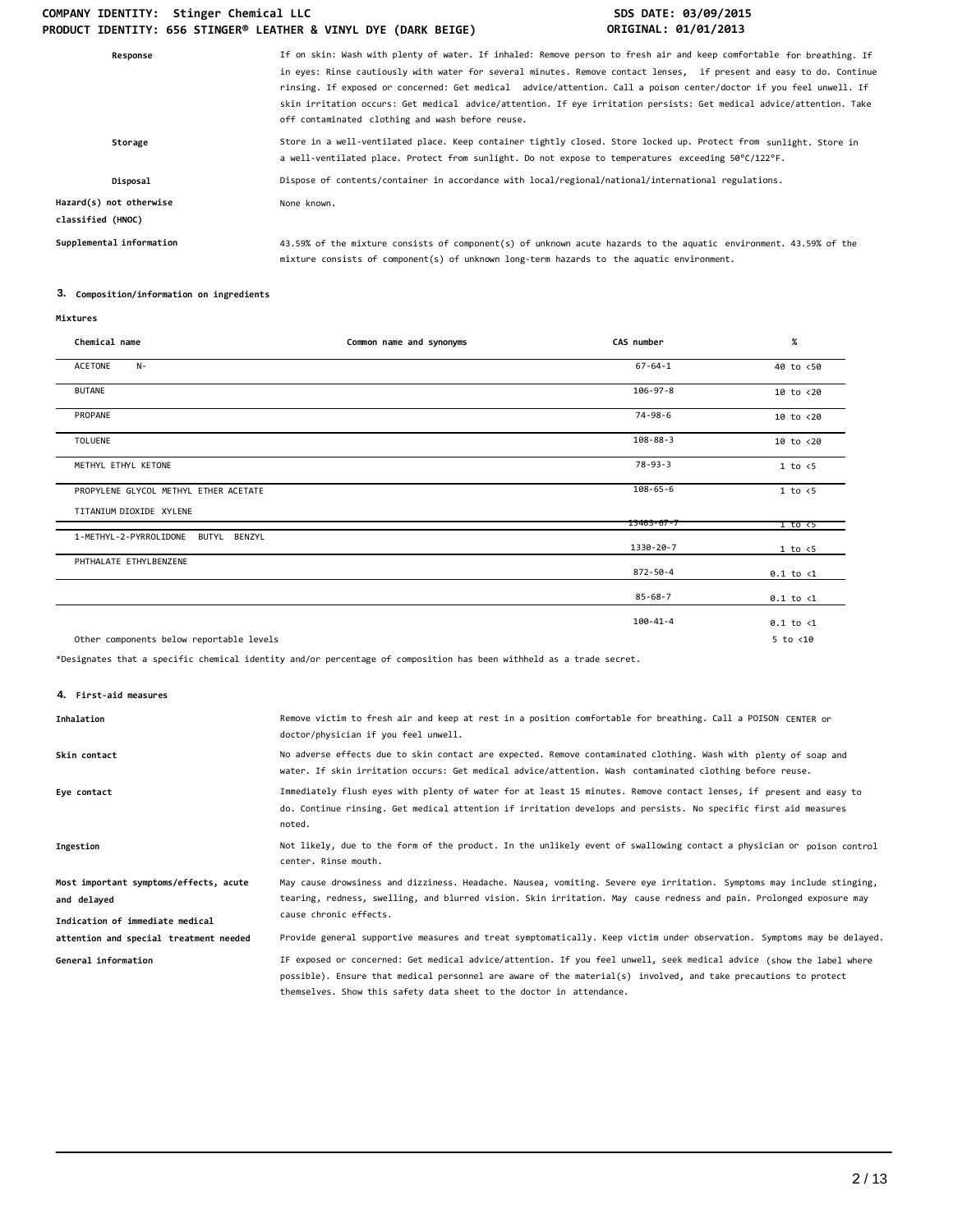| 5. Fire-fighting measures                                              |                                                                                                                                                                                                                                                                                                                                                                                                                                                                                                                                                                                                                                                                                                                                                                                                                                                                                                                                                                                                                                                                                         |
|------------------------------------------------------------------------|-----------------------------------------------------------------------------------------------------------------------------------------------------------------------------------------------------------------------------------------------------------------------------------------------------------------------------------------------------------------------------------------------------------------------------------------------------------------------------------------------------------------------------------------------------------------------------------------------------------------------------------------------------------------------------------------------------------------------------------------------------------------------------------------------------------------------------------------------------------------------------------------------------------------------------------------------------------------------------------------------------------------------------------------------------------------------------------------|
| Suitable extinguishing media                                           | Alcohol resistant foam. Water fog. Dry chemical powder. Carbon dioxide (CO2).                                                                                                                                                                                                                                                                                                                                                                                                                                                                                                                                                                                                                                                                                                                                                                                                                                                                                                                                                                                                           |
| Unsuitable extinguishing media                                         | Do not use water jet as an extinguisher, as this will spread the fire.                                                                                                                                                                                                                                                                                                                                                                                                                                                                                                                                                                                                                                                                                                                                                                                                                                                                                                                                                                                                                  |
| Specific hazards arising from the<br>chemical                          | Contents under pressure. Pressurized container may explode when exposed to heat or flame. During fire, gases hazardous<br>to health may be formed.                                                                                                                                                                                                                                                                                                                                                                                                                                                                                                                                                                                                                                                                                                                                                                                                                                                                                                                                      |
| Special protective equipment and<br>precautions for firefighters       | Firefighters must use standard protective equipment including flame retardant coat, helmet with face shield, gloves,<br>rubber boots, and in enclosed spaces, SCBA.                                                                                                                                                                                                                                                                                                                                                                                                                                                                                                                                                                                                                                                                                                                                                                                                                                                                                                                     |
| Fire fighting<br>equipment/instructions                                | In case of fire: Stop leak if safe to do so. Do not move cargo or vehicle if cargo has been exposed to heat. Move<br>containers from fire area if you can do so without risk. Containers should be cooled with water to prevent vapor<br>pressure build up. For massive fire in cargo area, use unmanned hose holder or monitor nozzles, if possible. If not,<br>withdraw and let fire burn out.                                                                                                                                                                                                                                                                                                                                                                                                                                                                                                                                                                                                                                                                                        |
| Specific methods                                                       | Use standard firefighting procedures and consider the hazards of other involved materials. Move containers from fire<br>area if you can do so without risk. In the event of fire and/or explosion do not breathe fumes.                                                                                                                                                                                                                                                                                                                                                                                                                                                                                                                                                                                                                                                                                                                                                                                                                                                                 |
| General fire hazards                                                   | Extremely flammable aerosol. Contents under pressure. Pressurized container may explode when exposed to heat or flame.                                                                                                                                                                                                                                                                                                                                                                                                                                                                                                                                                                                                                                                                                                                                                                                                                                                                                                                                                                  |
| 6. Accidental release measures                                         |                                                                                                                                                                                                                                                                                                                                                                                                                                                                                                                                                                                                                                                                                                                                                                                                                                                                                                                                                                                                                                                                                         |
| Personal precautions, protective<br>equipment and emergency procedures | Keep unnecessary personnel away. Keep people away from and upwind of spill/leak. Keep out of low areas. Many gases are<br>heavier than air and will spread along ground and collect in low or confined areas (sewers, basements, tanks). Wear<br>appropriate protective equipment and clothing during clean-up. Do not breathe mist or vapor. Emergency personnel need<br>self-contained breathing equipment. Do not touch damaged containers or spilled material unless wearing appropriate<br>protective clothing. Ventilate closed spaces before entering them. Local authorities should be advised if significant<br>spillages cannot be contained. For personal protection, see section 8 of the SDS.                                                                                                                                                                                                                                                                                                                                                                              |
| Methods and materials for containment<br>and cleaning up               | Refer to attached safety data sheets and/or instructions for use. Eliminate all ignition sources (no smoking, flares,<br>sparks, or flames in immediate area). Keep combustibles (wood, paper, oil, etc.) away from spilled material. Stop leak<br>if you can do so without risk. Move the cylinder to a safe and open area if the leak is irreparable. Isolate area until<br>gas has dispersed. Cover with plastic sheet to prevent spreading. Absorb in vermiculite, dry sand or earth and place<br>into containers. Prevent product from entering drains. Following product recovery, flush area with water.                                                                                                                                                                                                                                                                                                                                                                                                                                                                         |
|                                                                        | Small Spills: Wipe up with absorbent material (e.g. cloth, fleece). Clean surface thoroughly to remove residual<br>contamination. For waste disposal, see section 13 of the SDS.                                                                                                                                                                                                                                                                                                                                                                                                                                                                                                                                                                                                                                                                                                                                                                                                                                                                                                        |
| Environmental precautions                                              | Avoid release to the environment. Prevent further leakage or spillage if safe to do so. Avoid discharge into<br>drains, water courses or onto the ground. Inform appropriate managerial or supervisory personnel of all<br>environmental releases.                                                                                                                                                                                                                                                                                                                                                                                                                                                                                                                                                                                                                                                                                                                                                                                                                                      |
| 7. Handling and storage                                                |                                                                                                                                                                                                                                                                                                                                                                                                                                                                                                                                                                                                                                                                                                                                                                                                                                                                                                                                                                                                                                                                                         |
| Precautions for safe handling                                          | Obtain special instructions before use. Do not handle until all safety precautions have been read and understood.<br>Pressurized container: Do not pierce or burn, even after use. Do not use if spray button is missing or defective. Do<br>not spray on a naked flame or any other incandescent material. Do not smoke while using or until sprayed surface is<br>thoroughly dry. Do not cut, weld, solder, drill, grind, or expose containers to heat, flame, sparks, or other sources<br>of ignition. All equipment used when handling the product must be grounded. Do not re-use empty containers. Do not<br>breathe mist or vapor. Avoid contact with eyes, skin, and clothing. Avoid prolonged exposure. When using, do not eat,<br>drink or smoke. Pregnant or breastfeeding women must not handle this product. Should be handled in closed systems, if<br>possible. Use only in well-ventilated areas. Wear appropriate personal protective equipment. Wash hands thoroughly after<br>handling. Avoid release to the environment. Observe good industrial hygiene practices. |
| Conditions for safe storage, including<br>any incompatibilities        | Level 3 Aerosol.                                                                                                                                                                                                                                                                                                                                                                                                                                                                                                                                                                                                                                                                                                                                                                                                                                                                                                                                                                                                                                                                        |
|                                                                        | Store locked up. Pressurized container. Protect from sunlight and do not expose to temperatures exceeding 50°C/122 °F.<br>Do not puncture, incinerate or crush. Do not handle or store near an open flame, heat or other sources of ignition.<br>This material can accumulate static charge which may cause spark and become an ignition source. Secure cylinders in an<br>upright position at all times, close all valves when not in use. Store in a well-ventilated place. Store away from<br>incompatible materials (see Section 10 of the SDS).                                                                                                                                                                                                                                                                                                                                                                                                                                                                                                                                    |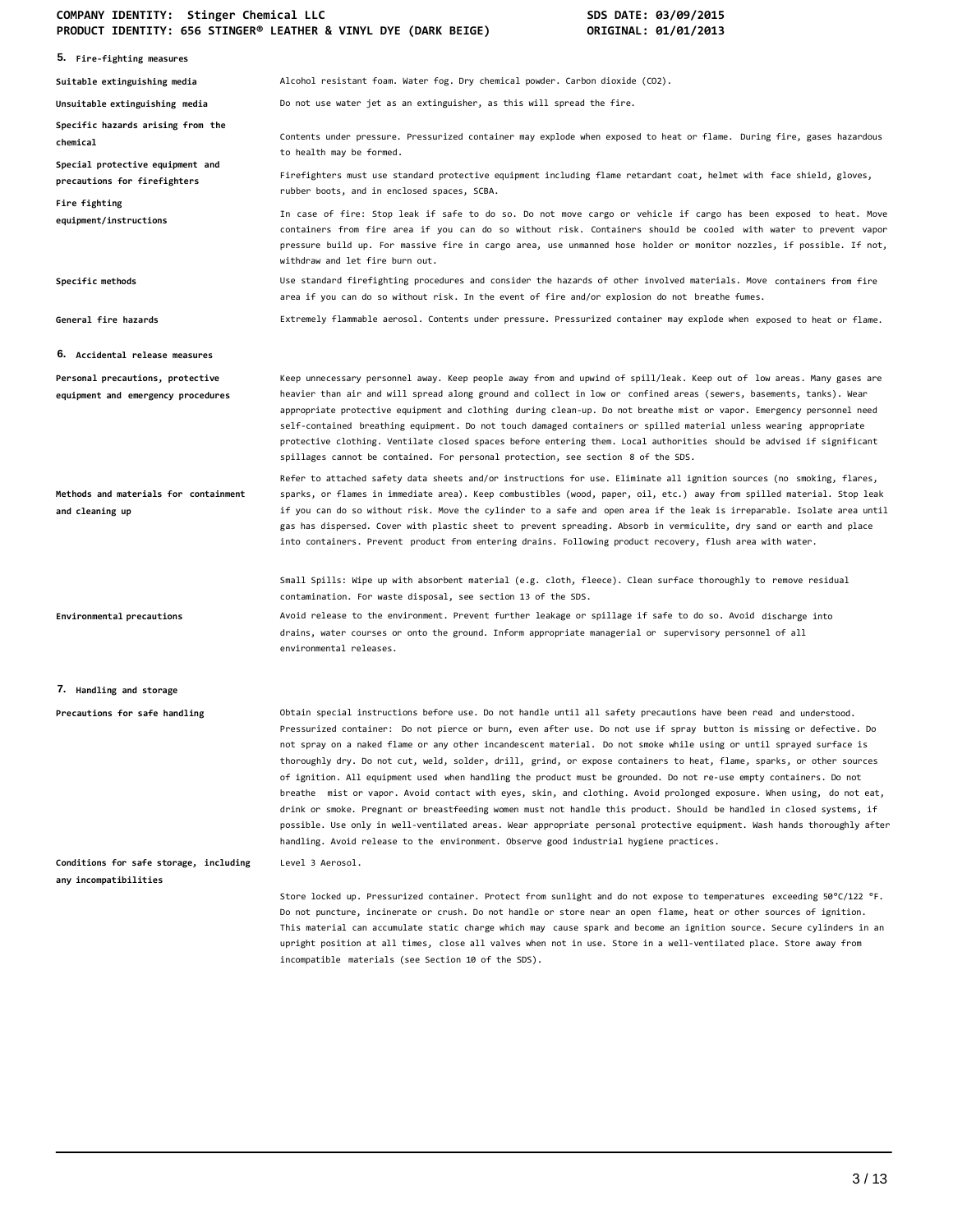# **8. Exposure controls/personal protection**

# **Occupational exposure limits**

**US. OSHA Table Z-1 Limits for Air Contaminants (29 CFR 1910.1000)**

| <b>LOMPONENTS</b>                                      | <b>Type</b> | varue                | rorm        |
|--------------------------------------------------------|-------------|----------------------|-------------|
| ACETONE (CAS 67-64-1)                                  | PEL         | 2400 mg/m3           |             |
|                                                        |             | 1000 ppm             |             |
|                                                        |             |                      |             |
| ETHYLBENZENE (CAS 100-41-4)                            | PEL         | 435 mg/m3            |             |
|                                                        |             |                      |             |
|                                                        |             | 100 ppm              |             |
| METHYL ETHYL KETONE (CAS 78-93-                        | PEL         | 590 mg/m3            |             |
| 3)                                                     |             |                      |             |
|                                                        |             | 200 ppm              |             |
| PROPANE (CAS 74-98-6)                                  | PEL         | 1800 mg/m3           |             |
|                                                        |             | 1000 ppm             |             |
| TITANIUM DIOXIDE (CAS 13463-67-                        | PEL         | 15 mg/m3             | Total dust. |
| 7)                                                     |             |                      |             |
| XYLENE (CAS 1330-20-7)                                 | PEL         | 435 mg/m3            |             |
|                                                        |             | 100 ppm              |             |
| US. OSHA Table Z-2 (29 CFR 1910.1000)                  |             |                      |             |
| Components                                             | Type        | Value                |             |
|                                                        |             |                      |             |
| TOLUENE (CAS 108-88-3)                                 | Ceiling     | 300 ppm              |             |
|                                                        | TWA         | 200 ppm              |             |
| US. ACGIH Threshold Limit Values                       |             |                      |             |
| Components                                             | Type        | Value                |             |
|                                                        |             |                      |             |
| ACETONE (CAS 67-64-1)                                  | <b>STEL</b> | 750 ppm              |             |
|                                                        | TWA         | 500 ppm              |             |
| ETHYLBENZENE (CAS 100-41-4)                            | TWA         | 20 ppm               |             |
|                                                        |             |                      |             |
| METHYL ETHYL KETONE (CAS 78-93- 3)                     | STEL        | 300 ppm              |             |
|                                                        |             |                      |             |
| N-BUTANE (CAS 106-97-8)                                | TWA         | 200 ppm              |             |
|                                                        | STEL        | 1000 ppm             |             |
| TITANIUM DIOXIDE (CAS 13463-67-7)                      | TWA         | 10 mg/m3             |             |
|                                                        |             |                      |             |
| TOLUENE (CAS 108-88-3)                                 | TWA         | 20 ppm               |             |
|                                                        | STEL        | 150 ppm              |             |
| XYLENE (CAS 1330-20-7)                                 | TWA         | 100 ppm              |             |
| US. NIOSH: Pocket Guide to Chemical Hazards Components | Type        |                      |             |
|                                                        |             | Value                |             |
|                                                        |             |                      |             |
|                                                        |             |                      |             |
| ACETONE (CAS 67-64-1)                                  | TWA         | 590 mg/m3            |             |
|                                                        | STEL        | 250 ppm<br>545 mg/m3 |             |
| ETHYLBENZENE (CAS 100-41-4)                            |             |                      |             |
|                                                        |             | 125 ppm              |             |
|                                                        | TWA         | 435 mg/m3            |             |
| METHYL ETHYL KETONE (CAS 78-93-3)                      |             | 100 ppm              |             |
|                                                        | STEL        | 885 mg/m3            |             |
|                                                        |             |                      |             |
|                                                        |             | 300 ppm              |             |
| N-BUTANE (CAS 106-97-8)                                |             |                      |             |
|                                                        | TWA         | 590 mg/m3            |             |
| PROPANE (CAS 74-98-6)                                  |             | 200 ppm              |             |
|                                                        | TWA         | 1900 mg/m3           |             |
| TOLUENE (CAS 108-88-3)                                 |             | 800 ppm              |             |
|                                                        | TWA         | 1800 mg/m3           |             |
|                                                        |             | 1000 ppm             |             |
|                                                        | STEL        | 560 mg/m3            |             |
|                                                        |             | 150 ppm              |             |
|                                                        |             |                      |             |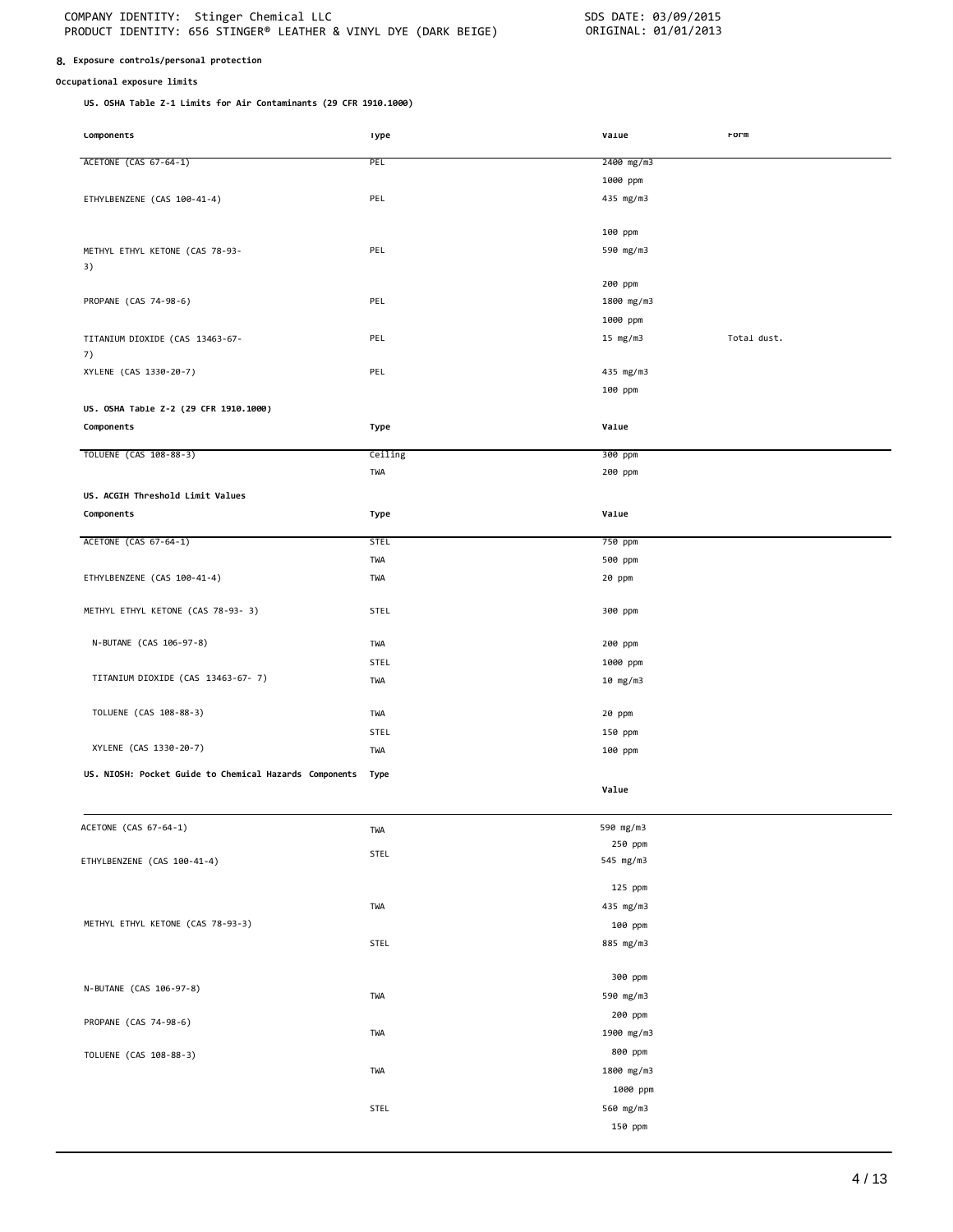| US. NIOSH: Pocket Guide to Chemical Hazards Components Type                    |                                               |                                                               |                                                                        |                                                                                                                                                                                                                                                                                                                                                                                                                                                                                      |  |
|--------------------------------------------------------------------------------|-----------------------------------------------|---------------------------------------------------------------|------------------------------------------------------------------------|--------------------------------------------------------------------------------------------------------------------------------------------------------------------------------------------------------------------------------------------------------------------------------------------------------------------------------------------------------------------------------------------------------------------------------------------------------------------------------------|--|
|                                                                                |                                               |                                                               | Value                                                                  |                                                                                                                                                                                                                                                                                                                                                                                                                                                                                      |  |
| US. Workplace Environmental Exposure Level (WEEL) Guides Components            |                                               | Type                                                          | 100 ppm                                                                |                                                                                                                                                                                                                                                                                                                                                                                                                                                                                      |  |
|                                                                                | Value                                         |                                                               |                                                                        |                                                                                                                                                                                                                                                                                                                                                                                                                                                                                      |  |
|                                                                                |                                               |                                                               |                                                                        |                                                                                                                                                                                                                                                                                                                                                                                                                                                                                      |  |
| 1-METHYL-2-PYRROLIDO NE (CAS 872-<br>$50-4)$                                   | TWA                                           |                                                               |                                                                        | 40 mg/m3                                                                                                                                                                                                                                                                                                                                                                                                                                                                             |  |
|                                                                                |                                               |                                                               |                                                                        | 10 ppm                                                                                                                                                                                                                                                                                                                                                                                                                                                                               |  |
| PROPYLENE GLYCOL METHYL ETHER<br>ACETATE (CAS 108-65-6)                        | TWA                                           |                                                               |                                                                        | 50 ppm                                                                                                                                                                                                                                                                                                                                                                                                                                                                               |  |
| Biological limit values                                                        |                                               |                                                               |                                                                        |                                                                                                                                                                                                                                                                                                                                                                                                                                                                                      |  |
| ACGIH Biological Exposure Indices                                              |                                               |                                                               |                                                                        |                                                                                                                                                                                                                                                                                                                                                                                                                                                                                      |  |
| Components                                                                     | Value                                         | Determinant                                                   | Specimen                                                               | Sampling Time                                                                                                                                                                                                                                                                                                                                                                                                                                                                        |  |
| 1-METHYL-2-PYRROLIDO 100 mg/l<br>NE (CAS 872-50-4)                             |                                               | 5-Hydroxy-N-m<br>ethyl-2-pyrrolidone                          | Urine                                                                  | $\ast$                                                                                                                                                                                                                                                                                                                                                                                                                                                                               |  |
| ACETONE (CAS 67-64-1)                                                          | 50 mg/1                                       | Acetone                                                       | Urine                                                                  |                                                                                                                                                                                                                                                                                                                                                                                                                                                                                      |  |
| ETHYLBENZENE (CAS 100-41-4)                                                    | 0.15 g/g                                      | Sum of                                                        | Creatinine in                                                          |                                                                                                                                                                                                                                                                                                                                                                                                                                                                                      |  |
|                                                                                |                                               | mandelic acid and<br>phenylglyoxylic<br>acid                  | urine                                                                  |                                                                                                                                                                                                                                                                                                                                                                                                                                                                                      |  |
| METHYL ETHYL KETONE (CAS 78-93- 3)                                             | 2 mg/l                                        | MEK                                                           | Urine                                                                  | $\ast$                                                                                                                                                                                                                                                                                                                                                                                                                                                                               |  |
| TOLUENE (CAS 108-88-3)                                                         | 0.3 mg/g                                      | o-Cresol, with                                                | Creatinine in                                                          |                                                                                                                                                                                                                                                                                                                                                                                                                                                                                      |  |
| XYLENE (CAS 1330-20-7)                                                         | 0.03 mg/1                                     | hydrolysis<br>Toluene                                         | urine<br>Urine                                                         |                                                                                                                                                                                                                                                                                                                                                                                                                                                                                      |  |
|                                                                                | 0.02 mg/l                                     | Toluene                                                       | <b>Blood</b>                                                           |                                                                                                                                                                                                                                                                                                                                                                                                                                                                                      |  |
|                                                                                | 1.5 g/g                                       | Methylhippuric                                                | Creatinine in                                                          |                                                                                                                                                                                                                                                                                                                                                                                                                                                                                      |  |
|                                                                                |                                               | acids                                                         | urine                                                                  |                                                                                                                                                                                                                                                                                                                                                                                                                                                                                      |  |
| * - For sampling details, please see the source document.                      |                                               |                                                               |                                                                        |                                                                                                                                                                                                                                                                                                                                                                                                                                                                                      |  |
| Exposure guidelines                                                            |                                               |                                                               |                                                                        |                                                                                                                                                                                                                                                                                                                                                                                                                                                                                      |  |
| US - California OELs: Skin designation                                         |                                               |                                                               |                                                                        |                                                                                                                                                                                                                                                                                                                                                                                                                                                                                      |  |
| PROPYLENE GLYCOL METHYL ETHER ACETATE (CAS 108-65-6)<br>TOLUENE (CAS 108-88-3) |                                               |                                                               | Can be absorbed through the skin.<br>Can be absorbed through the skin. |                                                                                                                                                                                                                                                                                                                                                                                                                                                                                      |  |
| US - Minnesota Haz Subs: Skin designation applies                              |                                               |                                                               |                                                                        |                                                                                                                                                                                                                                                                                                                                                                                                                                                                                      |  |
| TOLUENE (CAS 108-88-3)<br>US WEEL Guides: Skin designation                     |                                               |                                                               | Skin designation applies.                                              |                                                                                                                                                                                                                                                                                                                                                                                                                                                                                      |  |
| 1-METHYL-2-PYRROLIDONE (CAS 872-50-4)                                          |                                               |                                                               | Can be absorbed through the skin.                                      |                                                                                                                                                                                                                                                                                                                                                                                                                                                                                      |  |
| Appropriate engineering controls                                               | product.                                      |                                                               |                                                                        | Good general ventilation (typically 10 air changes per hour) should be used. Ventilation rates should be matched to<br>conditions. If applicable, use process enclosures, local exhaust ventilation, or other engineering controls to<br>maintain airborne levels below recommended exposure limits. If exposure limits have not been established, maintain<br>airborne levels to an acceptable level. Eye wash facilities and emergency shower must be available when handling this |  |
| Individual protection measures, such as personal protective equipment          |                                               | Eye/face protection                                           | Wear                                                                   |                                                                                                                                                                                                                                                                                                                                                                                                                                                                                      |  |
| safety glasses with side shields (or goggles).                                 |                                               |                                                               |                                                                        |                                                                                                                                                                                                                                                                                                                                                                                                                                                                                      |  |
| Skin protection                                                                |                                               |                                                               |                                                                        |                                                                                                                                                                                                                                                                                                                                                                                                                                                                                      |  |
| Hand protection                                                                |                                               |                                                               |                                                                        | Wear appropriate chemical resistant gloves. Suitable gloves can be recommended by the glove supplier.                                                                                                                                                                                                                                                                                                                                                                                |  |
| Other                                                                          | Wear appropriate chemical resistant clothing. |                                                               |                                                                        |                                                                                                                                                                                                                                                                                                                                                                                                                                                                                      |  |
| Respiratory protection                                                         | respirator.                                   |                                                               |                                                                        | If permissible levels are exceeded use NIOSH mechanical filter / organic vapor cartridge or an air-supplied                                                                                                                                                                                                                                                                                                                                                                          |  |
| Thermal hazards                                                                |                                               | Wear appropriate thermal protective clothing, when necessary. |                                                                        |                                                                                                                                                                                                                                                                                                                                                                                                                                                                                      |  |
| General hygiene<br>considerations                                              |                                               |                                                               |                                                                        | When using do not smoke. Always observe good personal hygiene measures, such as washing after handling the material and<br>before eating, drinking, and/or smoking. Routinely wash work clothing and protective equipment to remove contaminants.                                                                                                                                                                                                                                    |  |
|                                                                                |                                               |                                                               |                                                                        |                                                                                                                                                                                                                                                                                                                                                                                                                                                                                      |  |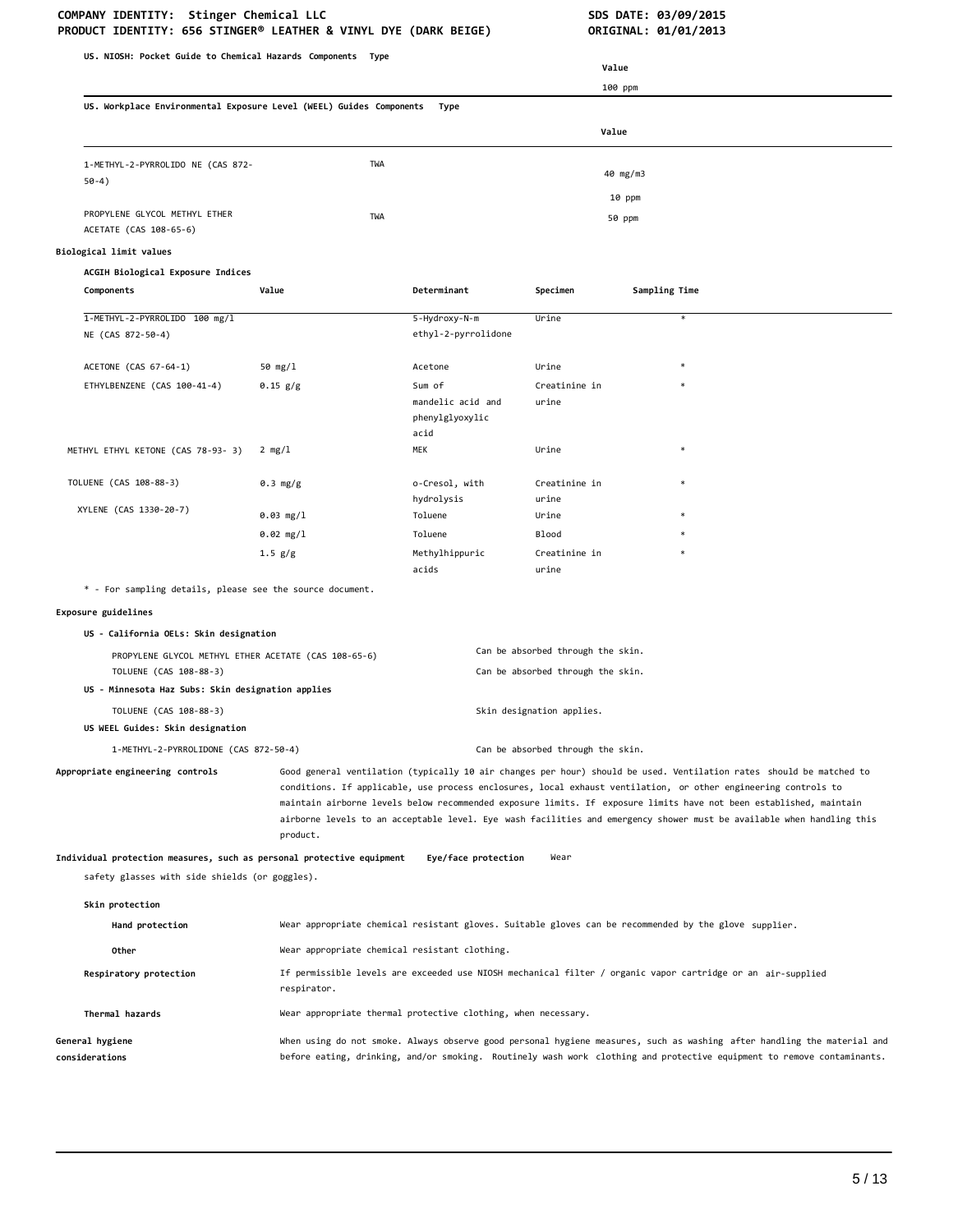# COMPANY IDENTITY: Stinger Chemical LLC<br>
PRODUCT IDENTITY: 656 STINGER® LEATHER & VINYL DYE (DARK BEIGE) **SOME ORIGINAL: 01/01/2013 PRODUCT IDENTITY: 656 STINGER® LEATHER & VINYL DYE (DARK BEIGE)**

| Appearance                                   |                                                                                                                    |
|----------------------------------------------|--------------------------------------------------------------------------------------------------------------------|
| Physical state                               | Liquid.                                                                                                            |
| Form                                         | Aerosol. Liquefied gas.                                                                                            |
| Color                                        | Not available.                                                                                                     |
| 0dor                                         | Not available.                                                                                                     |
| Odor threshold                               | Not available.                                                                                                     |
| рH                                           | Not available.                                                                                                     |
| Melting point/freezing point                 | $-305.68$ °F ( $-187.6$ °C) estimated                                                                              |
| Initial boiling point and boiling range      | $-43.78$ °F ( $-42.1$ °C) estimated                                                                                |
| Flash point                                  | $-156.0$ °F ( $-104.4$ °C) estimated                                                                               |
| Evaporation rate                             | Not available.                                                                                                     |
| Flammability (solid, gas)                    | Not applicable.                                                                                                    |
| Upper/lower flammability or explosive limits |                                                                                                                    |
| Flammability limit - lower<br>$(\%)$         | 1.3 % estimated                                                                                                    |
| Flammability limit - upper (%)               | 12.8 % estimated                                                                                                   |
| Explosive limit - lower (%)                  | Not available.                                                                                                     |
| Explosive limit - upper (%)                  | Not available.                                                                                                     |
| Vapor pressure                               | 2304.83 hPa estimated                                                                                              |
| Vapor density                                | Not available.                                                                                                     |
| Relative density                             | Not available.                                                                                                     |
| Solubility(ies)                              |                                                                                                                    |
| Solubility (water)                           | Not available.                                                                                                     |
| Partition coefficient (n-<br>octanol/water)  | Not available.                                                                                                     |
| Auto-ignition temperature                    | 550 °F (287.78 °C) estimated                                                                                       |
| Decomposition temperature                    | Not available.                                                                                                     |
| Viscosity                                    | Not available.                                                                                                     |
| Other information                            |                                                                                                                    |
| Density                                      | $6.09$ lbs/gal                                                                                                     |
| Flammability class                           | Flammable IA estimated                                                                                             |
| Heat of combustion (NFPA 30B)                | 30 kJ/g estimated                                                                                                  |
| Percent volatile                             | 90.41                                                                                                              |
| Specific gravity                             | 0.73                                                                                                               |
| VOC                                          | 348.119352 g/l Material<br>2.9051968 lbs/gal Material<br>4.8035687 lbs/gal Regulatory<br>575.594474 g/l Regulatory |
| 10. Stability and reactivity                 |                                                                                                                    |
| Reactivity                                   | The product is stable and non-reactive under normal conditions of use, storage and transport.                      |
| Chemical stability                           | Material is stable under normal conditions.                                                                        |
| Possibility of hazardous<br>reactions        | Hazardous polymerization does not occur.                                                                           |
| Conditions to avoid                          | Heat. Avoid temperatures exceeding the flash point. Contact with incompatible materials.                           |
| Incompatible materials                       | Strong acids. Acids. Strong oxidizing agents. Nitrates. Halogens. Fluorine. Chlorine.                              |

**Hazardous decomposition products** No hazardous decomposition products are known.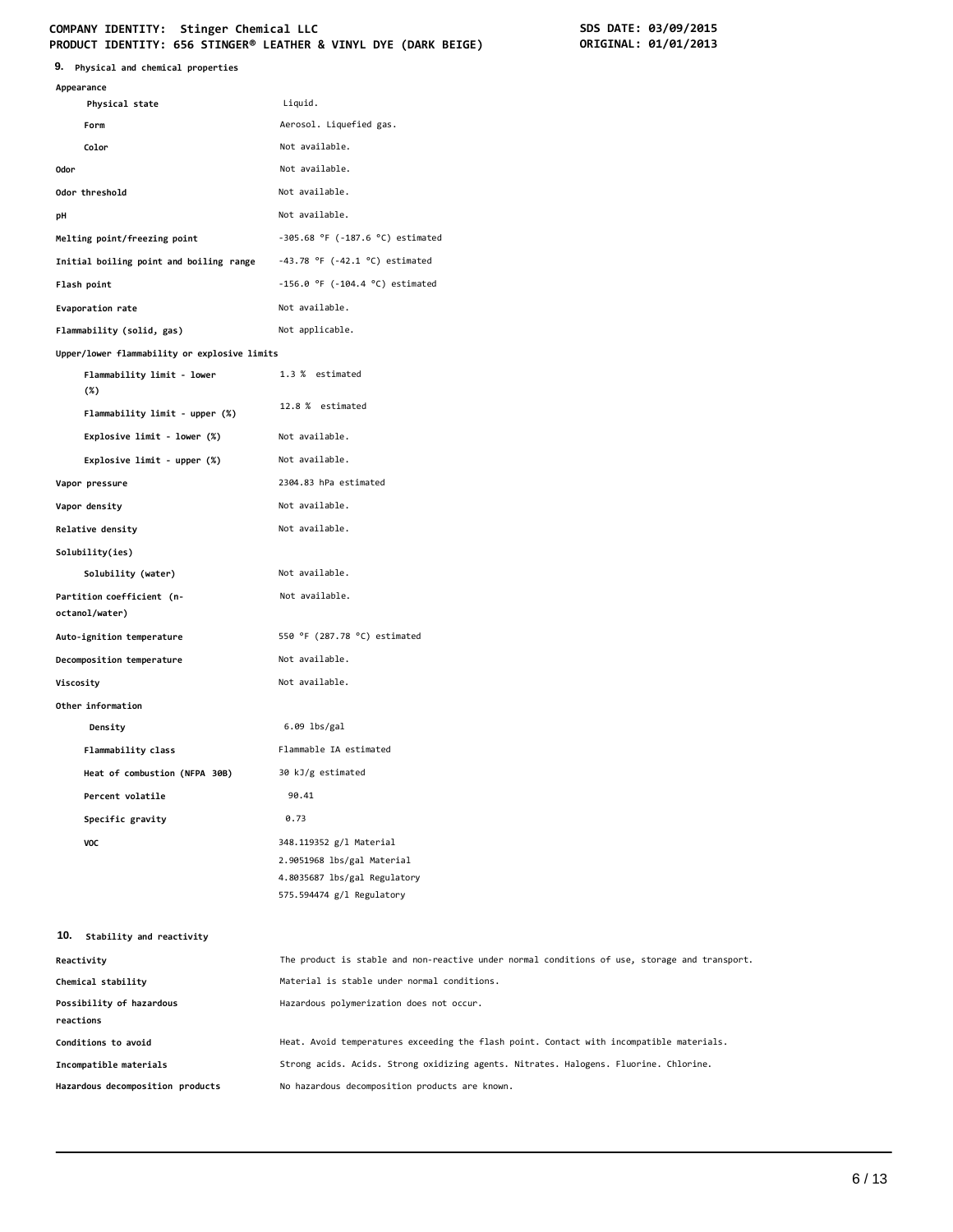| 11.<br>Toxicological information |  |
|----------------------------------|--|
|----------------------------------|--|

**Information on likely routes of exposure**

|                 | Information on likely routes of exposure                        |                                                                                                                                                                                                                       |                       |
|-----------------|-----------------------------------------------------------------|-----------------------------------------------------------------------------------------------------------------------------------------------------------------------------------------------------------------------|-----------------------|
|                 | Inhalation                                                      | May cause damage to organs through prolonged or repeated exposure by inhalation. May cause drowsiness and dizziness.<br>Headache. Nausea, vomiting. Prolonged inhalation may be harmful.                              |                       |
|                 | Skin contact                                                    | Causes skin irritation.                                                                                                                                                                                               |                       |
|                 | Eye contact                                                     | Causes serious eye irritation.                                                                                                                                                                                        |                       |
| Ingestion       |                                                                 | Expected to be a low ingestion hazard.                                                                                                                                                                                |                       |
| characteristics | Symptoms related to the physical,<br>chemical and toxicological | Headache. May cause drowsiness and dizziness. Nausea, vomiting. Severe eye irritation. Symptoms may include stinging,<br>tearing, redness, swelling, and blurred vision. Skin irritation. May cause redness and pain. |                       |
|                 | Information on toxicological effects                            |                                                                                                                                                                                                                       |                       |
| Acute toxicity  |                                                                 | Narcotic effects.                                                                                                                                                                                                     |                       |
| Components      |                                                                 | Species                                                                                                                                                                                                               | Test Results          |
|                 | 1-METHYL-2-PYRROLIDONE (CAS 872-50-4)                           |                                                                                                                                                                                                                       |                       |
|                 | Acute                                                           |                                                                                                                                                                                                                       |                       |
|                 | Dermal                                                          |                                                                                                                                                                                                                       |                       |
|                 | LD50                                                            | Rabbit                                                                                                                                                                                                                | 8000 mg/kg            |
|                 | Oral                                                            |                                                                                                                                                                                                                       |                       |
|                 | LD <sub>50</sub>                                                | Mouse                                                                                                                                                                                                                 | 5130 mg/kg            |
|                 |                                                                 | Rat                                                                                                                                                                                                                   | 3914 mg/kg            |
|                 |                                                                 |                                                                                                                                                                                                                       | 4.2 ml/kg             |
|                 | ACETONE (CAS 67-64-1)                                           |                                                                                                                                                                                                                       |                       |
|                 | <b>Acute</b>                                                    |                                                                                                                                                                                                                       |                       |
|                 | Dermal                                                          |                                                                                                                                                                                                                       |                       |
|                 | LD <sub>50</sub>                                                | Rabbit                                                                                                                                                                                                                | > 15800 mg/kg         |
|                 | Inhalation                                                      |                                                                                                                                                                                                                       |                       |
|                 | <b>LC50</b>                                                     | Rat                                                                                                                                                                                                                   | 76 mg/l, 4 Hours      |
|                 | Oral                                                            |                                                                                                                                                                                                                       |                       |
|                 | LD50<br>BUTYL BENZYL PHTHALATE (CAS 85-68-7)                    | Mouse                                                                                                                                                                                                                 | 3000 mg/kg            |
|                 | Acute Dermal                                                    | Rat                                                                                                                                                                                                                   | 5800 mg/kg            |
|                 |                                                                 |                                                                                                                                                                                                                       |                       |
|                 | LD50                                                            | Mouse                                                                                                                                                                                                                 | 6700 mg/kg            |
|                 |                                                                 |                                                                                                                                                                                                                       |                       |
|                 |                                                                 | Rat                                                                                                                                                                                                                   | 6700 mg/kg            |
|                 | ETHYLBENZENE $(CAS 100-41-4)$<br>LD <sub>50</sub>               | Rat                                                                                                                                                                                                                   | 13500 mg/kg           |
|                 | Acute                                                           |                                                                                                                                                                                                                       |                       |
|                 | Dermal                                                          |                                                                                                                                                                                                                       |                       |
|                 | LD50                                                            | Rabbit                                                                                                                                                                                                                | 17800 mg/kg           |
|                 | Oral                                                            |                                                                                                                                                                                                                       |                       |
|                 | LD50                                                            | Rat                                                                                                                                                                                                                   | 3500 mg/kg            |
|                 | METHYL ETHYL KETONE (CAS 78-93-3)                               |                                                                                                                                                                                                                       |                       |
|                 | <b>Acute Dermal</b>                                             |                                                                                                                                                                                                                       |                       |
|                 |                                                                 |                                                                                                                                                                                                                       |                       |
|                 | LD50                                                            | Rabbit                                                                                                                                                                                                                | > 8000 mg/kg          |
|                 | Inhalation                                                      |                                                                                                                                                                                                                       |                       |
|                 | <b>LC50</b>                                                     | Mouse                                                                                                                                                                                                                 | 11000 ppm, 45 Minutes |
|                 |                                                                 | Rat                                                                                                                                                                                                                   | 11700 ppm, 4 Hours    |
|                 |                                                                 |                                                                                                                                                                                                                       |                       |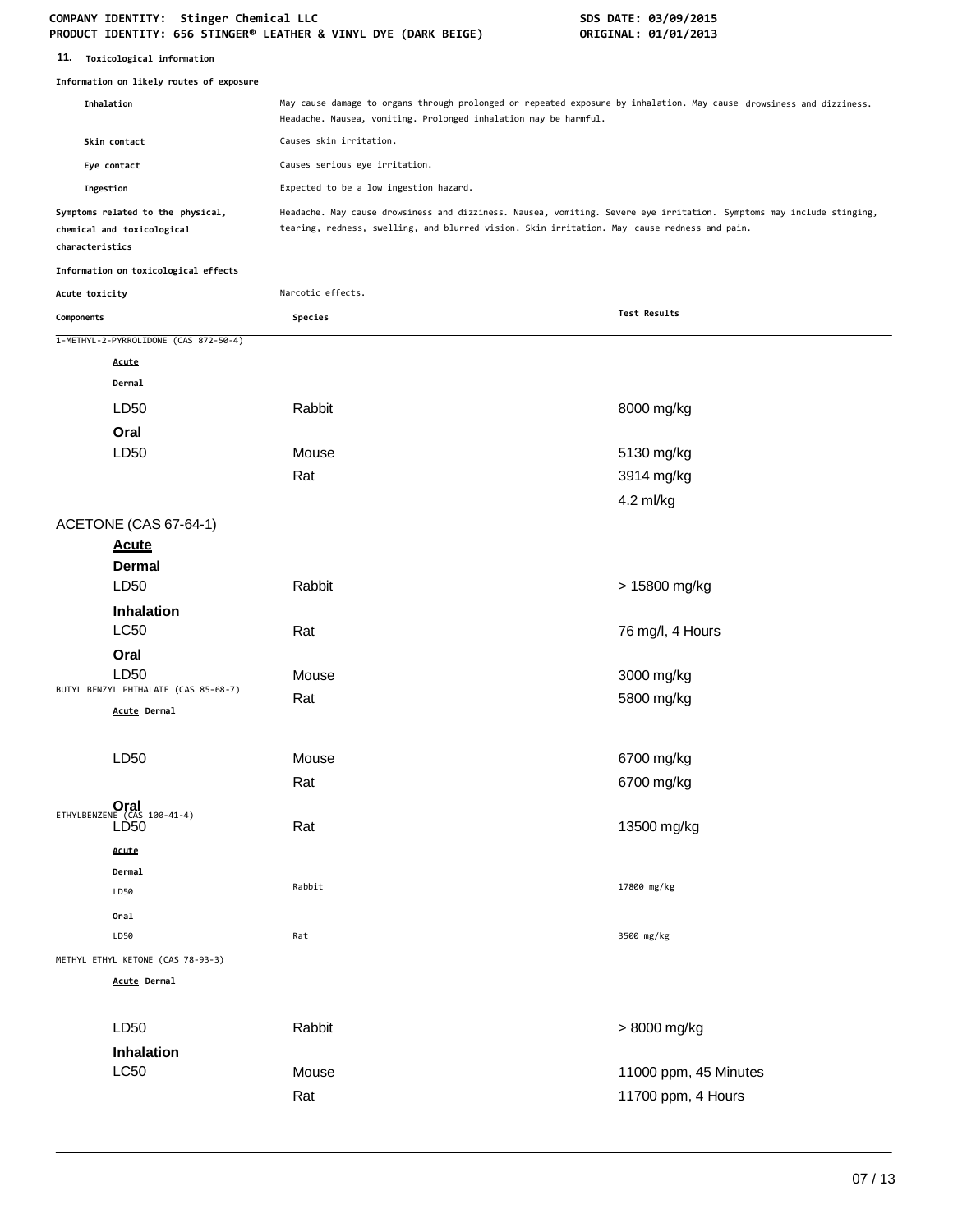# COMPANY IDENTITY: Stinger Chemical LLC **SDS DATE: 03/09/2015**

| Components                                             | Species                                                                      | <b>Test Results</b>                                                                                   |
|--------------------------------------------------------|------------------------------------------------------------------------------|-------------------------------------------------------------------------------------------------------|
| Oral                                                   |                                                                              |                                                                                                       |
| LD50                                                   | Mouse                                                                        | 670 mg/kg                                                                                             |
|                                                        | Rat                                                                          | 2300 - 3500 mg/kg                                                                                     |
| N-BUTANE (CAS 106-97-8)                                |                                                                              |                                                                                                       |
| <b>Acute Inhalation</b>                                |                                                                              |                                                                                                       |
| LC50                                                   | Mouse                                                                        | 680 mg/l, 2 Hours                                                                                     |
|                                                        | Rat                                                                          | 658 mg/l, 4 Hours                                                                                     |
| PROPANE (CAS 74-98-6)                                  |                                                                              |                                                                                                       |
| <b>Acute Inhalation</b>                                |                                                                              |                                                                                                       |
| LC50                                                   | Rat                                                                          | > 1442.847 mg/l, 15 Minutes                                                                           |
| TOLUENE (CAS 108-88-3)                                 |                                                                              |                                                                                                       |
| Acute Dermal                                           |                                                                              |                                                                                                       |
| LD50                                                   | Rabbit                                                                       | 12124 mg/kg                                                                                           |
|                                                        |                                                                              | 14.1 ml/kg                                                                                            |
| Inhalation                                             |                                                                              |                                                                                                       |
| LC50                                                   | Mouse                                                                        | 5320 ppm, 8 Hours                                                                                     |
|                                                        |                                                                              | 400 ppm, 24 Hours                                                                                     |
|                                                        | Rat                                                                          | 26700 ppm, 1 Hours                                                                                    |
|                                                        |                                                                              | 12200 ppm, 2 Hours                                                                                    |
|                                                        |                                                                              | 8000 ppm, 4 Hours                                                                                     |
| Oral                                                   |                                                                              |                                                                                                       |
| LD50                                                   | Rat                                                                          | $2.6$ g/kg                                                                                            |
| XYLENE (CAS 1330-20-7)                                 |                                                                              |                                                                                                       |
|                                                        |                                                                              |                                                                                                       |
| Acute                                                  |                                                                              |                                                                                                       |
| Dermal<br>LD50                                         | Rabbit                                                                       | > 43 g/kg                                                                                             |
| Inhalation                                             |                                                                              |                                                                                                       |
| LC50                                                   | Mouse                                                                        | 3907 mg/l, 6 Hours                                                                                    |
|                                                        | Rat                                                                          | 6350 mg/l, 4 Hours                                                                                    |
| Oral                                                   |                                                                              |                                                                                                       |
| LD50                                                   | Mouse                                                                        | 1590 mg/kg                                                                                            |
|                                                        | Rat                                                                          | 3523 - 8600 mg/kg                                                                                     |
|                                                        |                                                                              |                                                                                                       |
|                                                        | * Estimates for product may be based on additional component data not shown. |                                                                                                       |
| Skin corrosion/irritation                              | Causes skin irritation.                                                      |                                                                                                       |
| Serious eye damage/eye<br>irritation                   | Causes serious eye irritation.                                               |                                                                                                       |
| Respiratory or skin sensitization                      |                                                                              |                                                                                                       |
| Respiratory sensitization                              | Not a respiratory sensitizer.                                                |                                                                                                       |
| Skin sensitization                                     | This product is not expected to cause skin sensitization.                    |                                                                                                       |
| Germ cell mutagenicity                                 | genotoxic.                                                                   | No data available to indicate product or any components present at greater than 0.1% are mutagenic or |
| Carcinogenicity                                        | Suspected of causing cancer.                                                 |                                                                                                       |
| IARC Monographs. Overall Evaluation of Carcinogenicity |                                                                              |                                                                                                       |
| BUTYL BENZYL PHTHALATE (CAS 85-68-7)                   |                                                                              | 3 Not classifiable as to carcinogenicity to humans.                                                   |
| ETHYLBENZENE (CAS 100-41-4)                            |                                                                              | 2B Possibly carcinogenic to humans.                                                                   |
| TITANIUM DIOXIDE (CAS 13463-67-7)                      |                                                                              | 2B Possibly carcinogenic to humans.                                                                   |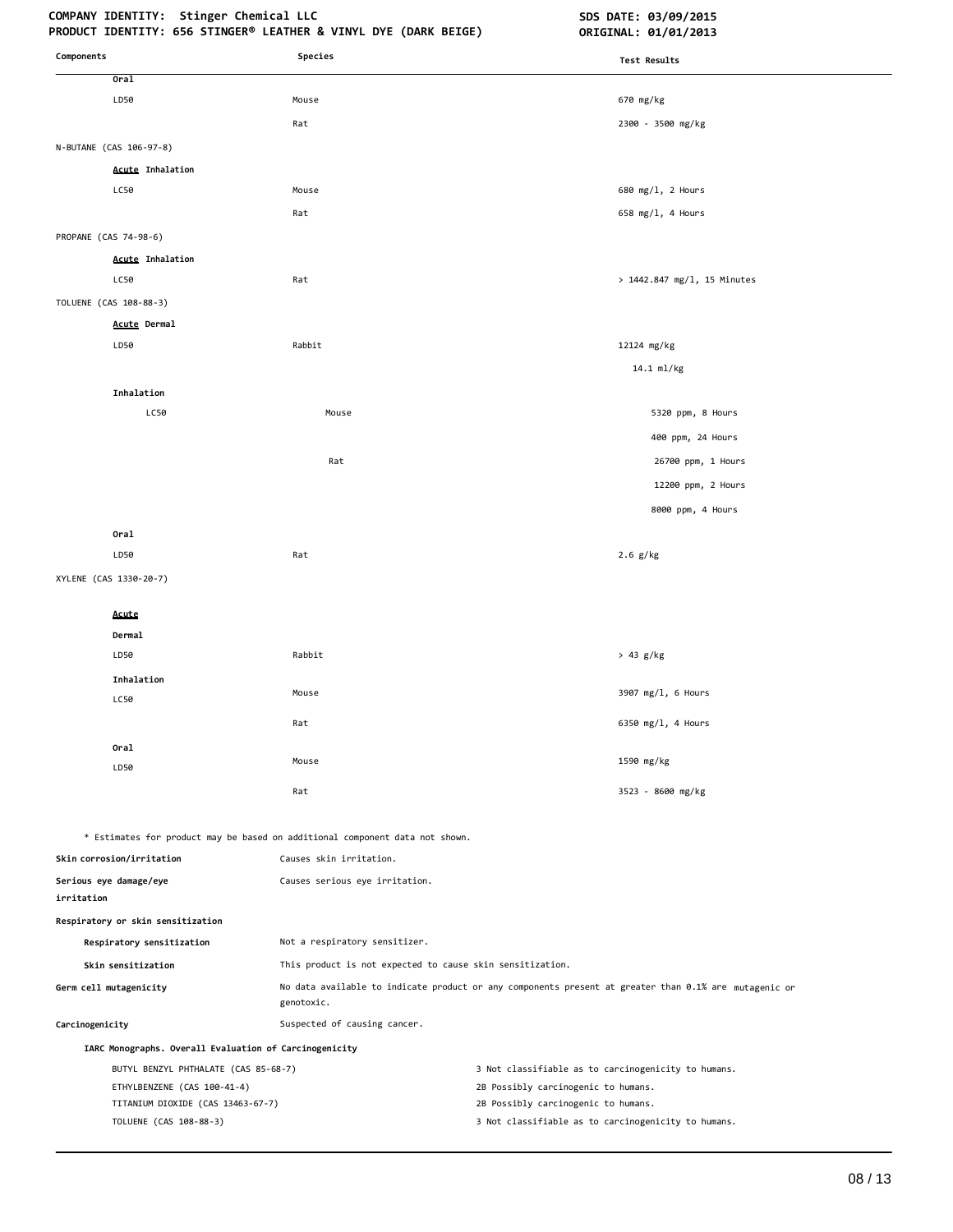| XYLENE (CAS 1330-20-7)<br>OSHA Specifically Regulated Substances (29 CFR 1910.1001-1050)<br>Not listed. |                                                                 | Not classifiable as a carcinogenic to humans.                                                                       |
|---------------------------------------------------------------------------------------------------------|-----------------------------------------------------------------|---------------------------------------------------------------------------------------------------------------------|
| Reproductive toxicity                                                                                   | May damage fertility or the unborn child.                       | Components in this product have been shown to cause birth defects and reproductive disorders in laboratory animals. |
| Specific target organ toxicity - single<br>exposure                                                     | May cause drowsiness and dizziness.                             |                                                                                                                     |
| Specific target organ toxicity -<br>repeated exposure                                                   | Causes damage to organs through prolonged or repeated exposure. |                                                                                                                     |
| Aspiration hazard                                                                                       | Not an aspiration hazard.                                       |                                                                                                                     |
| Chronic effects                                                                                         | exposure may cause chronic effects.                             | Causes damage to organs through prolonged or repeated exposure. Prolonged inhalation may be harmful. Prolonged      |

# **12. Ecological information**

**Ecotoxicity** Toxic to aquatic life. Harmful to aquatic life with long lasting effects.

| Components                                                                   |      | Species                                                    | Test Results                      |
|------------------------------------------------------------------------------|------|------------------------------------------------------------|-----------------------------------|
| <b>ACETONE (CAS 67-64-1)</b>                                                 |      |                                                            |                                   |
| Aquatic                                                                      |      |                                                            |                                   |
| Crustacea                                                                    | EC50 | Water flea (Daphnia magna)                                 | $21.6 - 23.9$ mg/l, 48 hours 4740 |
| Fish                                                                         | LC50 | Rainbow trout, donaldson trout<br>(Oncorhynchus mykiss)    | $-6330$ mg/l, 96 hours            |
| BUTYL BENZYL PHTHALATE (CAS 85-68-7)                                         |      |                                                            |                                   |
| Aquatic                                                                      |      |                                                            |                                   |
| Crustacea                                                                    | EC50 | Water flea (Daphnia magna)                                 | $> 0.96$ mg/l, 48 hours           |
| Fish                                                                         | LC50 | Shiner perch (Cymatogaster aggregata)                      | $0.47 - 0.56$ mg/l, 96 hours      |
| ETHYLBENZENE (CAS 100-41-4)                                                  |      |                                                            |                                   |
| Aquatic                                                                      |      |                                                            |                                   |
| Crustacea                                                                    | EC50 | Water flea (Daphnia magna)                                 | $1.37 - 4.4$ mg/l, 48 hours       |
| Fish                                                                         | LC50 | Fathead minnow (Pimephales promelas)                       | $7.5 - 11$ mg/l, 96 hours         |
| METHYL ETHYL KETONE (CAS 78-93-3)                                            |      |                                                            |                                   |
| Aquatic                                                                      |      |                                                            |                                   |
| Crustacea                                                                    | EC50 | Water flea (Daphnia magna)                                 | 4025 - 6440 mg/l, 48 hours        |
| Fish                                                                         | LC50 | Sheepshead minnow (Cyprinodon variegatus)                  | > 400 mg/l, 96 hours              |
| TITANIUM DIOXIDE (CAS 13463-67-7)                                            |      |                                                            |                                   |
| Aquatic                                                                      |      |                                                            |                                   |
| Crustacea Fish                                                               | EC50 | Water flea (Daphnia magna) Mummichog                       | $> 1000$ mg/l, 48 hours           |
| TOLUENE (CAS 108-88-3)                                                       | LC50 | (Fundulus heteroclitus)                                    | $> 1000$ mg/l, 96 hours           |
| Aquatic Crustacea                                                            |      |                                                            |                                   |
| Fish                                                                         |      |                                                            |                                   |
|                                                                              | EC50 | Water flea (Daphnia magna)                                 | $5.46 - 9.83$ mg/l, 48 hours      |
| XYLENE (CAS 1330-20-7)                                                       | LC50 | Coho salmon, silver salmon                                 | 8.11 mg/l, 96 hours               |
| Aquatic                                                                      |      | (Oncorhynchus kisutch)                                     |                                   |
| Fish                                                                         |      |                                                            |                                   |
|                                                                              | LC50 | Bluegill (Lepomis macrochirus)                             | 7.711 - 9.591 mg/l, 96 hours      |
| * Estimates for product may be based on additional component data not shown. |      |                                                            |                                   |
| Persistence and degradability                                                |      | No data is available on the degradability of this product. |                                   |
| Bioaccumulative potential                                                    |      |                                                            |                                   |
| Partition coefficient n-octanol / water (log Kow)<br>1-METHYL-2-PYRROLIDONE  |      | $-0.54$                                                    |                                   |
| <b>ACETONE</b>                                                               |      | $-0.24$                                                    |                                   |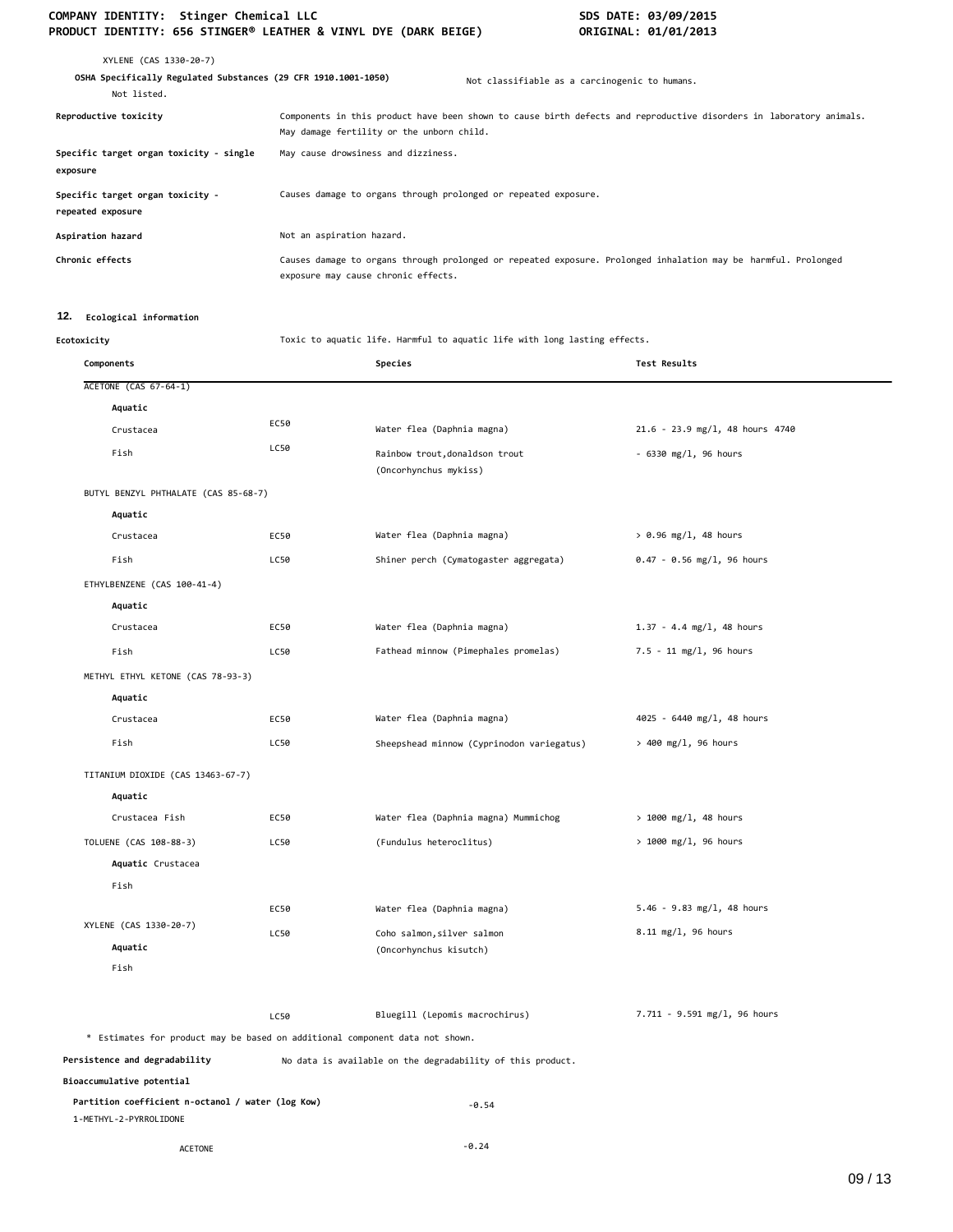|             | Partition coefficient n-octanol / water (log Kow) |                                                                                                                                                                                                                                                                                                                                                                                                                  |
|-------------|---------------------------------------------------|------------------------------------------------------------------------------------------------------------------------------------------------------------------------------------------------------------------------------------------------------------------------------------------------------------------------------------------------------------------------------------------------------------------|
|             | BUTYL BENZYL PHTHALATE                            | 4.91                                                                                                                                                                                                                                                                                                                                                                                                             |
|             | ETHYLBENZENE                                      | 3.15                                                                                                                                                                                                                                                                                                                                                                                                             |
|             | METHYL ETHYL KETONE                               | 0.29                                                                                                                                                                                                                                                                                                                                                                                                             |
|             | N-BUTANE                                          | 2.89                                                                                                                                                                                                                                                                                                                                                                                                             |
|             | PROPANE                                           | 2.36                                                                                                                                                                                                                                                                                                                                                                                                             |
|             | <b>TOLUENE</b>                                    | 2.73                                                                                                                                                                                                                                                                                                                                                                                                             |
|             | XYLENE                                            | $3.12 - 3.2$<br>No data available.                                                                                                                                                                                                                                                                                                                                                                               |
|             | Mobility in soil                                  |                                                                                                                                                                                                                                                                                                                                                                                                                  |
|             | Other adverse effects                             | No other adverse environmental effects (e.g. ozone depletion, photochemical ozone creation potential, endocrine<br>disruption, global warming potential) are expected from this component.                                                                                                                                                                                                                       |
| 13.         | Disposal considerations                           |                                                                                                                                                                                                                                                                                                                                                                                                                  |
|             | Disposal instructions                             | Collect and reclaim or dispose in sealed containers at licensed waste disposal site. Contents under pressure. Do<br>not puncture, incinerate or crush. Do not allow this material to drain into sewers/water supplies. Do not<br>contaminate ponds, waterways or ditches with chemical or used container. Dispose of contents/container in<br>accordance with local/regional/national/international regulations. |
|             | Local disposal regulations                        | Dispose in accordance with all applicable regulations.                                                                                                                                                                                                                                                                                                                                                           |
|             | Hazardous waste code                              | The waste code should be assigned in discussion between the user, the producer and the waste disposal company.                                                                                                                                                                                                                                                                                                   |
|             | Waste from residues / unused products             | Dispose of in accordance with local regulations. Empty containers or liners may retain some product residues.<br>This material and its container must be disposed of in a safe manner (see: Disposal instructions).                                                                                                                                                                                              |
|             | Contaminated packaging                            | Since emptied containers may retain product residue, follow label warnings even after container is emptied. Empty<br>containers should be taken to an approved waste handling site for recycling or disposal. Do not re-use empty<br>containers.                                                                                                                                                                 |
| 14.         | Transport information                             |                                                                                                                                                                                                                                                                                                                                                                                                                  |
| DOT         |                                                   |                                                                                                                                                                                                                                                                                                                                                                                                                  |
|             | UN number                                         | UN1950                                                                                                                                                                                                                                                                                                                                                                                                           |
|             | UN proper shipping name Transport                 | Aerosols, flammable, 2.1                                                                                                                                                                                                                                                                                                                                                                                         |
|             | hazard class(es)                                  |                                                                                                                                                                                                                                                                                                                                                                                                                  |
|             |                                                   | Not available.                                                                                                                                                                                                                                                                                                                                                                                                   |
|             | Class Subsidiary                                  |                                                                                                                                                                                                                                                                                                                                                                                                                  |
|             | risk                                              | Not applicable.                                                                                                                                                                                                                                                                                                                                                                                                  |
|             | Packing group                                     |                                                                                                                                                                                                                                                                                                                                                                                                                  |
|             |                                                   | Special precautions for user Read safety instructions, SDS and emergency procedures before handling.                                                                                                                                                                                                                                                                                                             |
| <b>IATA</b> |                                                   |                                                                                                                                                                                                                                                                                                                                                                                                                  |
|             | UN number                                         | <b>UN1950</b>                                                                                                                                                                                                                                                                                                                                                                                                    |
|             | UN proper shipping name Transport                 | Aerosols, flammable, 2.1                                                                                                                                                                                                                                                                                                                                                                                         |
|             | hazard class(es)                                  |                                                                                                                                                                                                                                                                                                                                                                                                                  |
|             | Class Subsidiary                                  | Not available.                                                                                                                                                                                                                                                                                                                                                                                                   |
|             | risk                                              | $\sim$                                                                                                                                                                                                                                                                                                                                                                                                           |
|             | Packing group Environmental hazards               | Not applicable.<br>No.                                                                                                                                                                                                                                                                                                                                                                                           |
|             | Other information                                 | Special precautions for user Read safety instructions, SDS and emergency procedures before handling.                                                                                                                                                                                                                                                                                                             |
|             | Passenger and cargo<br>aircraft                   | Forbidden. Forbidden.                                                                                                                                                                                                                                                                                                                                                                                            |
|             | Cargo aircraft only                               |                                                                                                                                                                                                                                                                                                                                                                                                                  |
| IMDG        |                                                   |                                                                                                                                                                                                                                                                                                                                                                                                                  |
|             | UN number                                         | UN1950                                                                                                                                                                                                                                                                                                                                                                                                           |
|             | UN proper shipping name Transport                 | Aerosols, flammable, 2.1                                                                                                                                                                                                                                                                                                                                                                                         |
|             | hazard class(es)                                  |                                                                                                                                                                                                                                                                                                                                                                                                                  |
|             |                                                   | Not available.                                                                                                                                                                                                                                                                                                                                                                                                   |
|             | Class Subsidiary                                  | ÷.                                                                                                                                                                                                                                                                                                                                                                                                               |
|             | risk                                              | Not applicable.                                                                                                                                                                                                                                                                                                                                                                                                  |
|             | Packing group Environmental hazards               |                                                                                                                                                                                                                                                                                                                                                                                                                  |
|             | Marine pollutant EmS                              | No.                                                                                                                                                                                                                                                                                                                                                                                                              |

Not available. **Special precautions for user** Read safety instructions, SDS and emergency procedures before handling.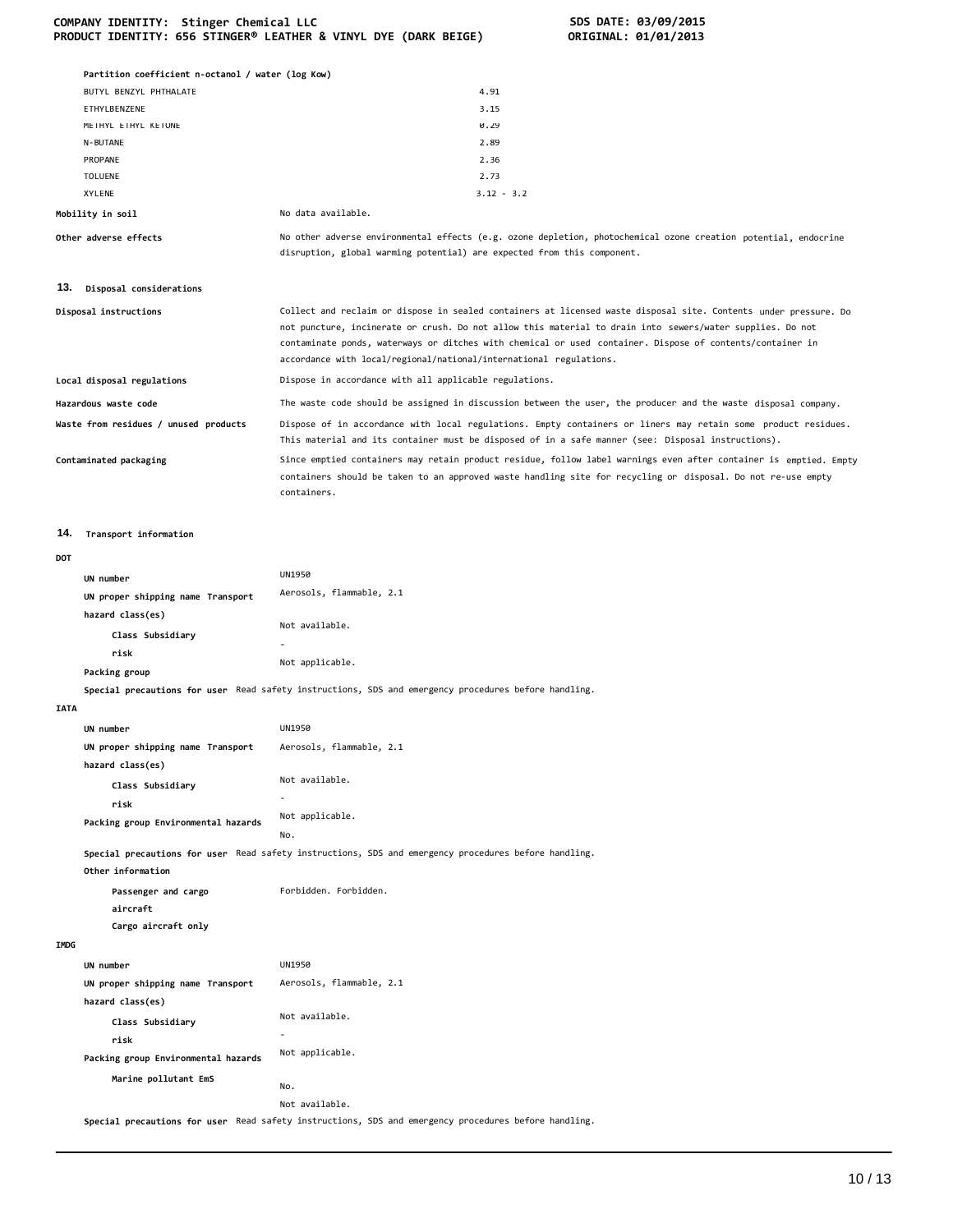**Transport in bulk according to Annex II** Not established. **of MARPOL 73/78 and the IBC Code**

# **15. Regulatory information**

| in. Kegulatory Information                                                       |                                                                                                                                  |                        |                                                                                                     |
|----------------------------------------------------------------------------------|----------------------------------------------------------------------------------------------------------------------------------|------------------------|-----------------------------------------------------------------------------------------------------|
| US federal regulations                                                           | 1910.1200.                                                                                                                       |                        | This product is a "Hazardous Chemical" as defined by the OSHA Hazard Communication Standard, 29 CFR |
|                                                                                  | All components are on the U.S. EPA TSCA Inventory List.                                                                          |                        |                                                                                                     |
| TSCA Section 12(b) Export Notification (40 CFR 707, Subpt. D)                    |                                                                                                                                  |                        |                                                                                                     |
| Not regulated.                                                                   |                                                                                                                                  |                        |                                                                                                     |
| TSCA Chemical Action Plans, Chemicals of Concern                                 |                                                                                                                                  |                        |                                                                                                     |
| BUTYL BENZYL PHTHALATE (CAS 85-68-7)                                             |                                                                                                                                  | Phthalates Action Plan |                                                                                                     |
| CERCLA Hazardous Substance List (40 CFR 302.4)                                   |                                                                                                                                  |                        |                                                                                                     |
| ACETONE (CAS 67-64-1)                                                            |                                                                                                                                  | Listed.                |                                                                                                     |
| BUTYL BENZYL PHTHALATE (CAS 85-68-7)                                             |                                                                                                                                  | Listed.                |                                                                                                     |
| ETHYLBENZENE (CAS 100-41-4)                                                      |                                                                                                                                  | Listed.                |                                                                                                     |
| METHYL ETHYL KETONE (CAS 78-93-3)                                                |                                                                                                                                  | Listed.                |                                                                                                     |
| N-BUTANE (CAS 106-97-8)                                                          |                                                                                                                                  | Listed.                |                                                                                                     |
| PROPANE (CAS 74-98-6)                                                            |                                                                                                                                  | Listed.                |                                                                                                     |
| TOLUENE (CAS 108-88-3)                                                           |                                                                                                                                  | Listed.                |                                                                                                     |
| XYLENE (CAS 1330-20-7)                                                           |                                                                                                                                  | Listed.                |                                                                                                     |
| SARA 304 Emergency release notification                                          |                                                                                                                                  |                        |                                                                                                     |
| Not regulated.                                                                   |                                                                                                                                  |                        |                                                                                                     |
| OSHA Specifically Regulated Substances (29 CFR 1910.1001-1050)                   |                                                                                                                                  |                        |                                                                                                     |
| Not listed.                                                                      |                                                                                                                                  |                        |                                                                                                     |
| Superfund Amendments and Reauthorization Act of 1986 (SARA) Hazard categories    |                                                                                                                                  |                        |                                                                                                     |
|                                                                                  |                                                                                                                                  |                        |                                                                                                     |
|                                                                                  | Immediate Hazard - Yes<br>Delayed Hazard - Yes                                                                                   |                        |                                                                                                     |
|                                                                                  | Fire Hazard - Yes Pressure                                                                                                       |                        |                                                                                                     |
|                                                                                  | Hazard - No Reactivity Hazard -                                                                                                  |                        |                                                                                                     |
|                                                                                  | No                                                                                                                               |                        |                                                                                                     |
| SARA 302 Extremely hazardous substance                                           |                                                                                                                                  |                        |                                                                                                     |
| Not listed.                                                                      |                                                                                                                                  |                        |                                                                                                     |
|                                                                                  | No                                                                                                                               |                        |                                                                                                     |
| SARA 311/312 Hazardous<br>chemical                                               |                                                                                                                                  |                        |                                                                                                     |
|                                                                                  |                                                                                                                                  |                        |                                                                                                     |
| SARA 313 (TRI reporting)                                                         |                                                                                                                                  |                        |                                                                                                     |
|                                                                                  |                                                                                                                                  |                        |                                                                                                     |
| Chemical name                                                                    |                                                                                                                                  | CAS number             | % by wt.                                                                                            |
| <b>TOLUENE</b>                                                                   |                                                                                                                                  | $108 - 88 - 3$         | 10 to <20                                                                                           |
| <b>XYLENE</b>                                                                    |                                                                                                                                  | 1330-20-7              | $1$ to $\leq$                                                                                       |
| 1-METHYL-2-PYRROLIDONE                                                           |                                                                                                                                  | $872 - 50 - 4$         | $0.1$ to $\langle 1$                                                                                |
| ETHYLBENZENE                                                                     |                                                                                                                                  | $100 - 41 - 4$         | $0.1$ to $\langle 1$                                                                                |
| Other federal regulations                                                        |                                                                                                                                  |                        |                                                                                                     |
| Clean Air Act (CAA) Section 112 Hazardous Air Pollutants (HAPs) List             |                                                                                                                                  |                        |                                                                                                     |
| ETHYLBENZENE (CAS 100-41-4)                                                      |                                                                                                                                  |                        |                                                                                                     |
| TOLUENE (CAS 108-88-3)                                                           |                                                                                                                                  |                        |                                                                                                     |
| XYLENE (CAS 1330-20-7)                                                           |                                                                                                                                  |                        |                                                                                                     |
| Clean Air Act (CAA) Section 112(r) Accidental Release Prevention (40 CFR 68.130) |                                                                                                                                  |                        |                                                                                                     |
| N-BUTANE (CAS 106-97-8)                                                          |                                                                                                                                  |                        |                                                                                                     |
| PROPANE (CAS 74-98-6)                                                            |                                                                                                                                  |                        |                                                                                                     |
| Safe Drinking Water Act (SDWA)                                                   | Not regulated.                                                                                                                   |                        |                                                                                                     |
|                                                                                  |                                                                                                                                  |                        |                                                                                                     |
|                                                                                  | Drug Enforcement Administration (DEA). List 2, Essential Chemicals (21 CFR 1310.02(b) and 1310.04(f)(2) and Chemical Code Number |                        |                                                                                                     |

| ACETONE (CAS 67-64-1)                                                                          | 6532   |
|------------------------------------------------------------------------------------------------|--------|
| METHYL ETHYL KETONE (CAS 78-93-3)                                                              | 6714   |
| TOLUENE (CAS 108-88-3)                                                                         | 6594   |
| Drug Enforcement Administration (DEA). List 1 & 2 Exempt Chemical Mixtures (21 CFR 1310.12(c)) |        |
| ACETONE (CAS 67-64-1)                                                                          | 35 %WV |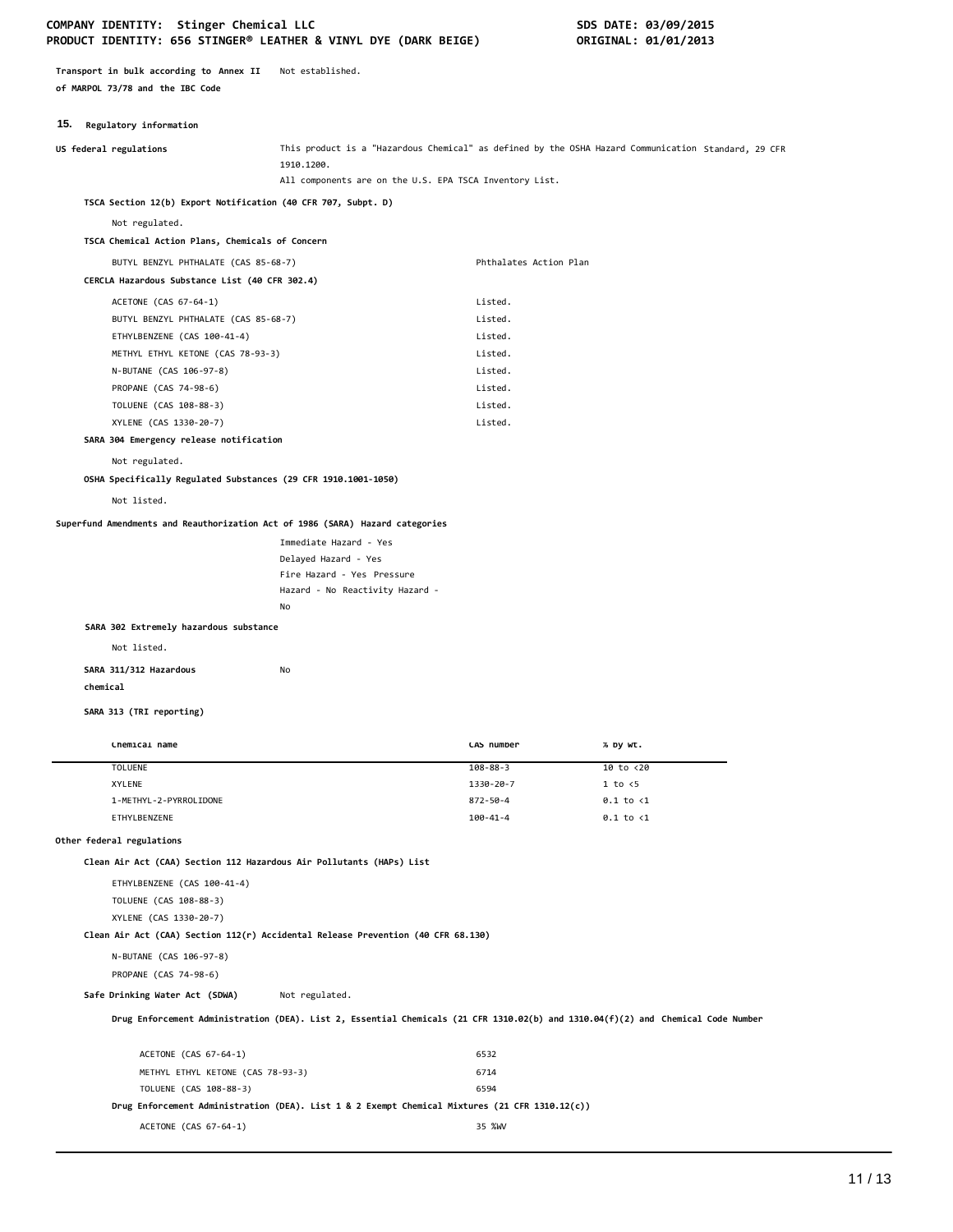|                      | COMPANY IDENTITY: Stinger Chemical LLC<br>PRODUCT IDENTITY: 656 STINGER® LEATHER & VINYL DYE (DARK BEIGE)                   |        | SDS DATE: 03/09/2015<br>ORIGINAL: 01/01/2013 |
|----------------------|-----------------------------------------------------------------------------------------------------------------------------|--------|----------------------------------------------|
|                      | METHYL ETHYL KETONE (CAS 78-93-3)                                                                                           | 35 %WV |                                              |
|                      | TOLUENE (CAS 108-88-3)                                                                                                      | 35 %WV |                                              |
|                      | DEA Exempt Chemical Mixtures Code Number                                                                                    |        |                                              |
|                      | ACETONE (CAS 67-64-1)                                                                                                       | 6532   |                                              |
|                      | METHYL ETHYL KETONE (CAS 78-93-3)                                                                                           | 6714   |                                              |
|                      | TOLUENE (CAS 108-88-3)                                                                                                      | 594    |                                              |
| US state regulations |                                                                                                                             |        |                                              |
|                      | US. California Controlled Substances. CA Department of Justice (California Health and Safety Code Section 11100)            |        |                                              |
|                      | Not listed.                                                                                                                 |        |                                              |
|                      | US. California. Candidate Chemicals List. Safer Consumer Products Regulations (Cal. Code Regs, tit. 22, 69502.3, subd. (a)) |        |                                              |
|                      | 1-METHYL-2-PYRROLIDONE (CAS 872-50-4)                                                                                       |        |                                              |
|                      | ACETONE (CAS 67-64-1)                                                                                                       |        |                                              |
|                      | BUTYL BENZYL PHTHALATE (CAS 85-68-7) ETHYLBENZENE (CAS 100-                                                                 |        |                                              |
|                      | $41-4)$                                                                                                                     |        |                                              |
|                      | METHYL ETHYL KETONE (CAS 78-93-3) N-BUTANE (CAS<br>$106 - 97 - 8$ )                                                         |        |                                              |
|                      | TITANIUM DIOXIDE (CAS 13463-67-7) TOLUENE (CAS 108-                                                                         |        |                                              |
|                      | $88-3)$                                                                                                                     |        |                                              |
|                      | XYLENE (CAS 1330-20-7)<br>US. Massachusetts RTK - Substance List                                                            |        |                                              |
|                      |                                                                                                                             |        |                                              |
|                      | 1-METHYL-2-PYRROLIDONE (CAS 872-50-4)<br>ACETONE (CAS 67-64-1)                                                              |        |                                              |
|                      | BUTYL BENZYL PHTHALATE (CAS 85-68-7) ETHYLBENZENE (CAS 100-                                                                 |        |                                              |
|                      | $41-4)$                                                                                                                     |        |                                              |
|                      | METHYL ETHYL KETONE (CAS 78-93-3) N-BUTANE (CAS                                                                             |        |                                              |
|                      | $106 - 97 - 8$ )                                                                                                            |        |                                              |
|                      | PROPANE (CAS 74-98-6)                                                                                                       |        |                                              |
|                      | TITANIUM DIOXIDE (CAS 13463-67-7) TOLUENE (CAS 108-                                                                         |        |                                              |
|                      | $88-3)$<br>XYLENE (CAS 1330-20-7)                                                                                           |        |                                              |
|                      | US. New Jersey Worker and Community Right-to-Know Act                                                                       |        |                                              |
|                      |                                                                                                                             |        |                                              |
|                      | 1-METHYL-2-PYRROLIDONE (CAS 872-50-4)<br>ACETONE (CAS 67-64-1)                                                              |        |                                              |
|                      | BUTYL BENZYL PHTHALATE (CAS 85-68-7) ETHYLBENZENE (CAS 100- 41-4)                                                           |        |                                              |
|                      | METHYL ETHYL KETONE (CAS 78-93-3) N-BUTANE (CAS 106-97-8)                                                                   |        |                                              |
|                      | PROPANE (CAS 74-98-6)                                                                                                       |        |                                              |
|                      | TITANIUM DIOXIDE (CAS 13463-67-7) TOLUENE (CAS 108-88-3)                                                                    |        |                                              |
|                      | XYLENE (CAS 1330-20-7)                                                                                                      |        |                                              |
|                      | US. Pennsylvania Worker and Community Right-to-Know Law                                                                     |        |                                              |
|                      | 1-METHYL-2-PYRROLIDONE (CAS 872-50-4)                                                                                       |        |                                              |
|                      | ACETONE (CAS 67-64-1)                                                                                                       |        |                                              |
|                      | BUTYL BENZYL PHTHALATE (CAS 85-68-7) ETHYLBENZENE (CAS 100- 41-4)                                                           |        |                                              |
|                      | METHYL ETHYL KETONE (CAS 78-93-3) N-BUTANE (CAS 106-97-8)                                                                   |        |                                              |
|                      | PROPANE (CAS 74-98-6)                                                                                                       |        |                                              |
|                      | TITANIUM DIOXIDE (CAS 13463-67-7) TOLUENE (CAS 108-88-3)                                                                    |        |                                              |
|                      | XYLENE (CAS 1330-20-7)                                                                                                      |        |                                              |
|                      | US. Rhode Island RTK                                                                                                        |        |                                              |
|                      | 1-METHYL-2-PYRROLIDONE (CAS 872-50-4)                                                                                       |        |                                              |
|                      | ACETONE (CAS 67-64-1)                                                                                                       |        |                                              |
|                      | BUTYL BENZYL PHTHALATE (CAS 85-68-7) ETHYLBENZENE (CAS 100- 41-4)                                                           |        |                                              |
|                      | METHYL ETHYL KETONE (CAS 78-93-3) N-BUTANE (CAS 106-97-8)                                                                   |        |                                              |
|                      | PROPANE (CAS 74-98-6)                                                                                                       |        |                                              |
|                      | TOLUENE (CAS 108-88-3)                                                                                                      |        |                                              |
|                      | XYLENE (CAS 1330-20-7)                                                                                                      |        |                                              |